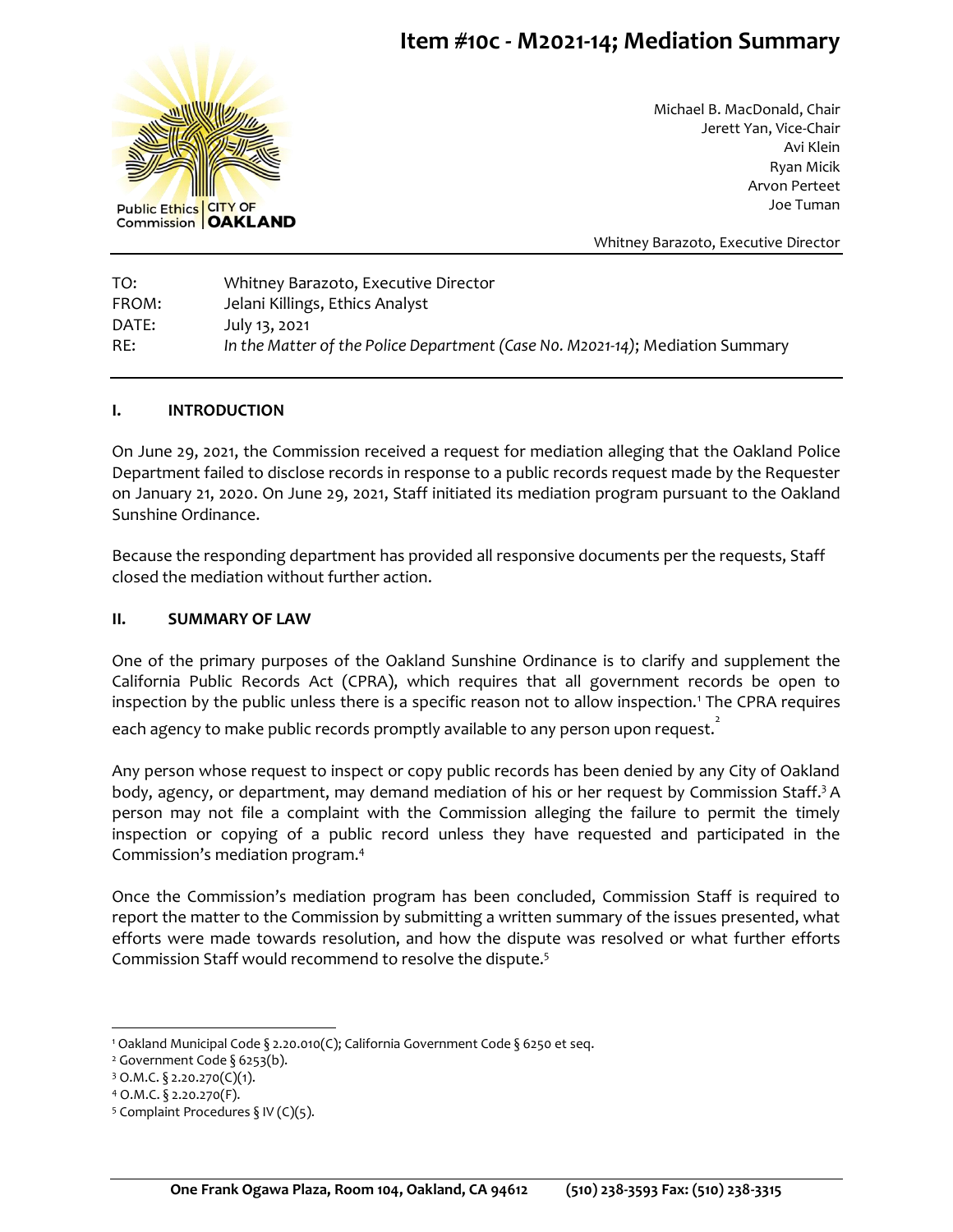## **III. SUMMARY OF FACTS**

On January 21, 2020, the City received, via email, the following public records request (No. 20-332):

Reports/CAD/Audio/PDRD: 8/15, 9/1, 10/1 & 12/12 of 2019 involving incident location and persons listed...190909000465, 190907001082, 190906000917

On January 31, 2020, the Police Department changed the due date in NextRequest stating:

03/02/2020 (was 01/31/2020). Our agency is in the process of reviewing your requested records to determine what information can be released in accordance with the California Public Records Act. All records must be reviewed and in some cases redaction may be necessary. Due to the Department's limited staffing resources and the numerous public records requests received, our agency needs additional time to respond to your request. All records that are not exempt will be provided within 30 days. Please contact the undersigned if you need the records sooner or can identify a shorter list of records (for voluminous requests) that can be provided to you. We will do our best to work with you. We appreciate your patience.

On June 23, 2020, the Police Department released a document to the Requester in response to the public records request.

On July 23, 2020, the Police Department changed the due date in NextRequest stating:

08/24/2020 (was 03/02/2020). Additional time is required to answer your public records request. We have the need to search for and/or collect the requested records from field facilities or other establishments that are separate from the office processing the request -  $CGC 6253(c)(1)$ .

On September 22, 2020, the Police Department released an additional seven documents to the Requester in response to the public records request.

On September 23, 2020, the Police Department changed the due date in NextRequest stating:

10/23/2020 (was 08/24/2020).

On November 28, 2020, the Police Department changed the due date in NextRequest stating:

12/05/2020 (was 10/23/2020).

On November 30, 2020, the Police Department released an additional three documents to the Requester in response to the public records request.

On January 11, 2021, the Police Department changed the due date in NextRequest stating:

01/31/2021 (was 12/05/2020). We will give you an update by 1/18/21.